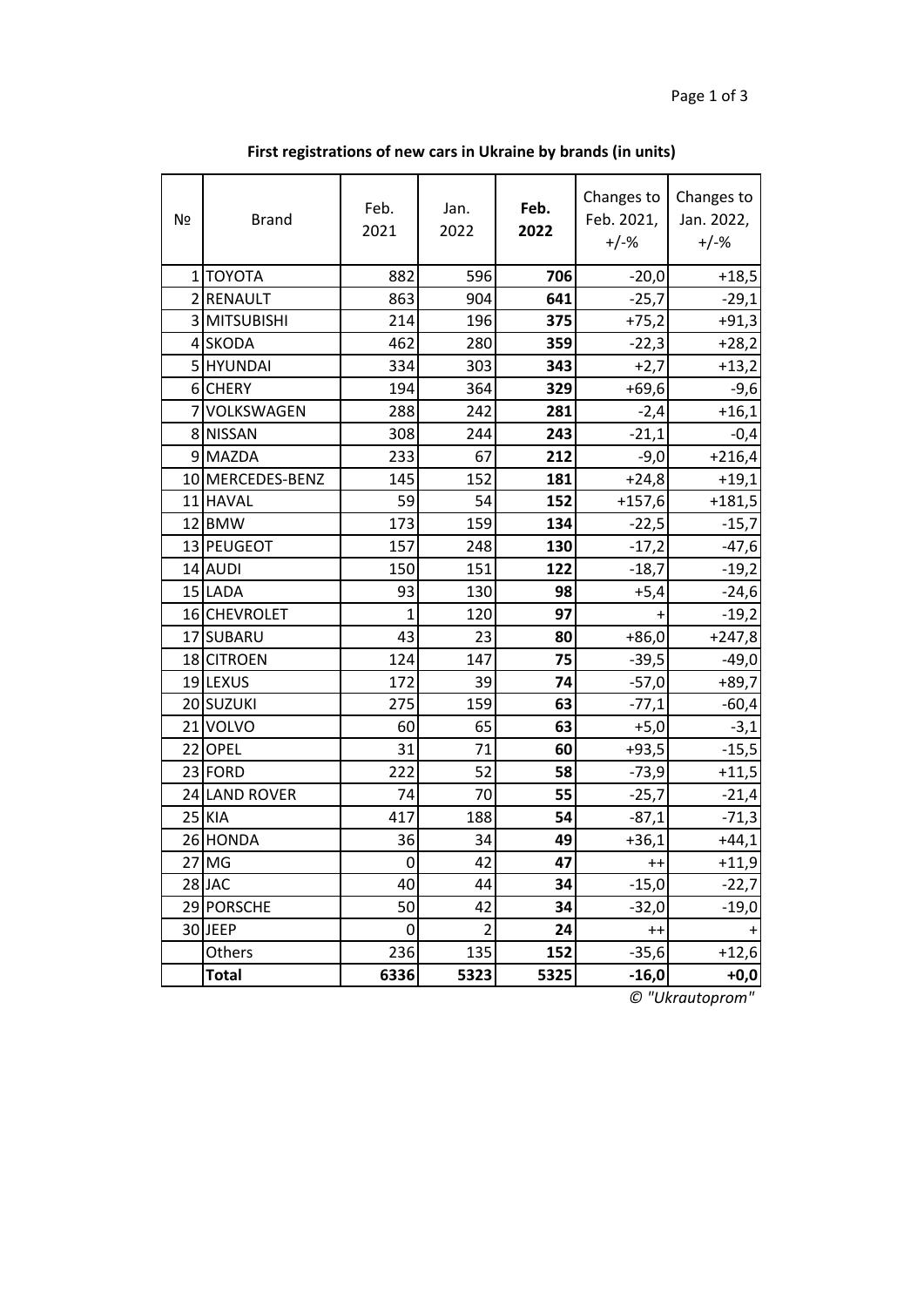| Nº       | <b>Brand</b>    | Feb.<br>2021   | Jan.<br>2022 | Feb.<br>2022 | Changes to<br>Feb. 2021,<br>$+/-%$ | Changes to<br>Jan. 2022,<br>$+/-%$ |
|----------|-----------------|----------------|--------------|--------------|------------------------------------|------------------------------------|
| $1\vert$ | <b>CITROEN</b>  | 39             | 188          | 239          | $+512,8$                           | $+27,1$                            |
|          | 2 RENAULT       | 186            | 111          | 93           | $-50,0$                            | $-16,2$                            |
|          | 3 FIAT          | 106            | 81           | 93           | $-12,3$                            | $+14,8$                            |
|          | $4$ MAZ         | 46             | 77           | 77           | $+67,4$                            | $+0,0$                             |
|          | 5 MAN           | 14             | 48           | 68           | $+385,7$                           | $+41,7$                            |
|          | 6 PEUGEOT       | 97             | 49           | 59           | $-39,2$                            | $+20,4$                            |
|          | 7FORD           | 52             | 61           | 51           | $-1,9$                             | $-16,4$                            |
|          | 8 MERCEDES-BENZ | 23             | 58           | 35           | $+52,2$                            | $-39,7$                            |
|          | 9OPEL           | 20             | 27           | 32           | $+60,0$                            | $+18,5$                            |
|          | 10 IVECO        | 38             | 33           | 22           | $-42,1$                            | $-33,3$                            |
|          | $11$ GAZ        | 20             | 29           | 22           | $+10,0$                            | $-24,1$                            |
|          | 12 SCANIA       | 17             | 8            | 21           | $+23,5$                            | $+162,5$                           |
|          | 13 VOLKSWAGEN   | 32             | 20           | 20           | $-37,5$                            | $+0,0$                             |
|          | $14$ HDC        | 6              | 14           | 20           | $+233,3$                           | $+42,9$                            |
|          | 15 KAMAZ        | 5              | 6            | 15           | $+200,0$                           | $+150,0$                           |
|          | 16 TOYOTA       | $\mathbf 0$    | 26           | 14           | $++$                               | $-46,2$                            |
|          | 17 HYUNDAI      | 6              | 39           | 13           | $+116,7$                           | $-66,7$                            |
|          | 18 HOWO         | 20             | 18           | 8            | $-60,0$                            | $-55,6$                            |
|          | 19 DONG FENG    | 0              | 1            | 8            | $++$                               | $+700,0$                           |
|          | 20 FAW          | $\overline{2}$ | 0            | 5            | $+150,0$                           | $++$                               |
|          | Others          | 36             | 62           | 25           | $-30,6$                            | $-59,7$                            |
|          | <b>Total</b>    | 765            | 956          | 940          | $+22,9$                            | $-1,7$                             |

**First registrations of new CV in Ukraine by brands (in units)**

*© "Ukrautoprom"*